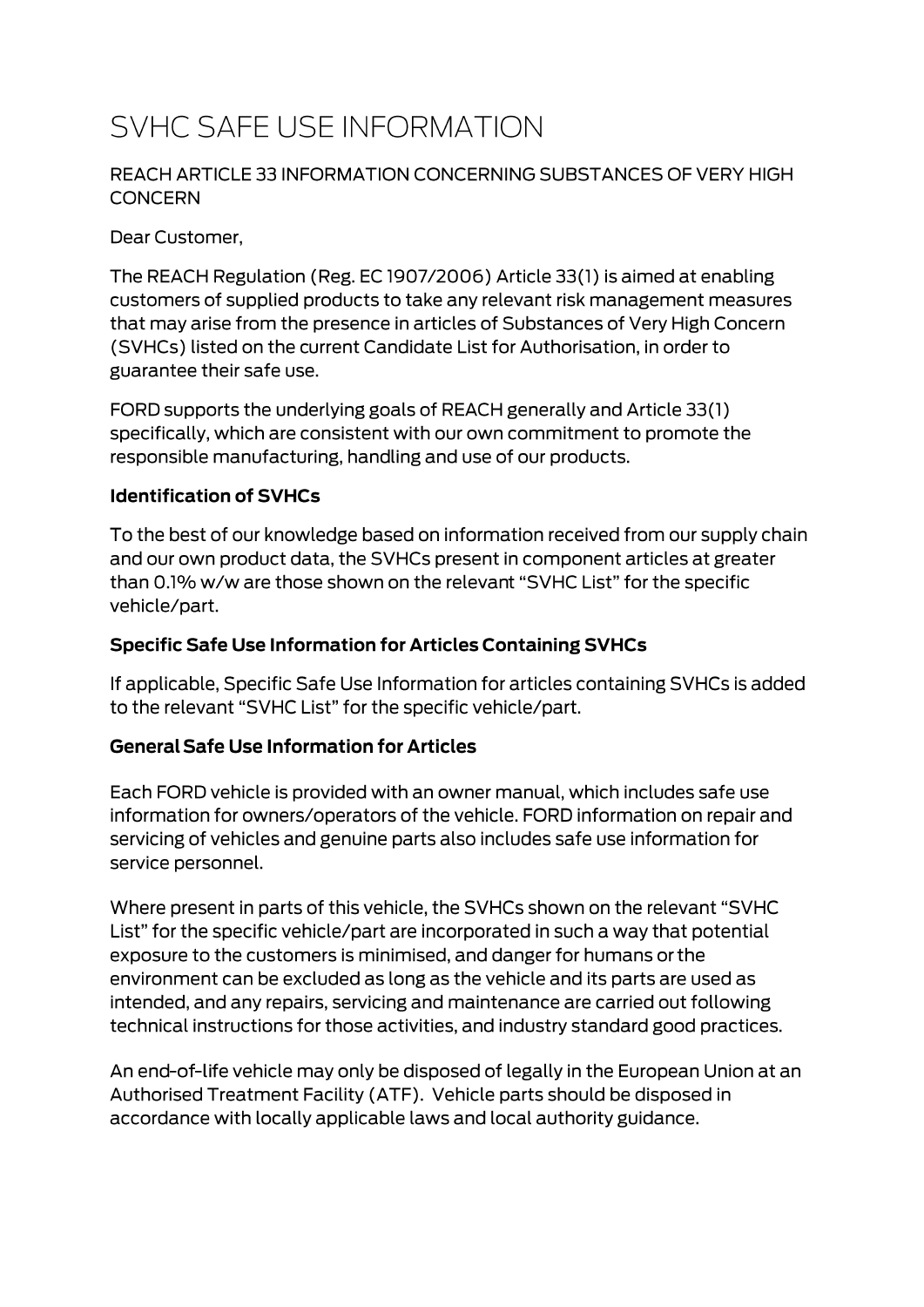# **Model: FORD FIESTA**

### SVHC List based on ECHA Candidate list as of July 1st 2017

## **Specific Safe Use Information for Articles Containing SVHCs**

No specific safe use information is required - follow General Safe Use Information for Articles.

| <b>Commodity</b>                                                 | <b>REACH SVHCs</b>                                                    |
|------------------------------------------------------------------|-----------------------------------------------------------------------|
| <b>A/C Compressor</b>                                            | 2-Ethoxyethanol [110-80-5]                                            |
|                                                                  | Lead [7439-92-1]                                                      |
| A/C Lines, Receiver Drier and                                    | Lead [7439-92-1]                                                      |
| <b>Accumulator</b>                                               |                                                                       |
| <b>ABS/ESC Module</b>                                            | Lead [7439-92-1]                                                      |
| <b>Accessories</b>                                               | 1,2-Dimethoxyethane [110-71-4]                                        |
|                                                                  | C,C'-azodi(formamide) [123-77-3]                                      |
|                                                                  | Lead [7439-92-1]                                                      |
|                                                                  | N,N-Dimethylacetamide [127-19-5]                                      |
| <b>Active and Air Suspension</b>                                 | Lead [7439-92-1]                                                      |
| <b>Adaptive Cruise Control</b>                                   | Lead [7439-92-1]                                                      |
| <b>Air Brakes</b>                                                | Lead [7439-92-1]                                                      |
| AIS - Air Cleaner and Low Pressure                               | Lead [7439-92-1]                                                      |
| <b>Ducts</b>                                                     |                                                                       |
| <b>AIS - High Pressure Ducts</b>                                 | Lead [7439-92-1]                                                      |
| <b>Alternator</b>                                                | 4,4'-Isopropylidenediphenol [80-05-7]                                 |
|                                                                  | Lead [7439-92-1]                                                      |
| Antenna                                                          | Lead [7439-92-1]                                                      |
| <b>Audio and Navigation Head Units</b>                           | Diboron-trioxide [1303-86-2]                                          |
|                                                                  | Lead [7439-92-1]                                                      |
|                                                                  | Lead-monoxide [1317-36-8]                                             |
|                                                                  | Lead-titanium-trioxide [12060-00-3]                                   |
| <b>Battery</b>                                                   | Lead [7439-92-1]                                                      |
| <b>Body Moldings - Roof Rack</b>                                 | Lead [7439-92-1]                                                      |
| <b>Body Structure - Die-Cut Sealers</b>                          | 2-(2H-Benzotriazol-2-yl)-4,6-ditertpentylphenol<br>$[25973 - 55 - 1]$ |
| <b>Body Structure - Floor Pan - Front Floor</b><br>and Side Sill | 2-(2H-Benzotriazol-2-yl)-4,6-ditertpentylphenol<br>$[25973-55-1]$     |
|                                                                  | Lead [7439-92-1]                                                      |
|                                                                  | Refractory ceramic fibres [142844-00-6]                               |
| Body Structure - Floor Pan - Rear Floor                          | 1-Methyl-2-pyrrolidone [872-50-4]                                     |
| <b>Body Structure - Hood Assembly (incl</b><br>Hinge/Supt)       | 2-(2H-Benzotriazol-2-yl)-4,6-ditertpentylphenol<br>$[25973 - 55 - 1]$ |
| <b>Brake - Parking</b>                                           | Lead [7439-92-1]                                                      |
|                                                                  | Methyloxirane [75-56-9]                                               |
|                                                                  |                                                                       |
| <b>Brake Actuation</b>                                           | Lead [7439-92-1]                                                      |
| <b>Brake Tubes and Hoses</b>                                     | Lead [7439-92-1]                                                      |
| <b>Brakes - Caliper &amp; Anchor Brkt Assy</b>                   | Lead [7439-92-1]                                                      |
| (Front, Rear)                                                    |                                                                       |
| <b>Brakes - Drum (Front/Rear)</b>                                | Lead [7439-92-1]                                                      |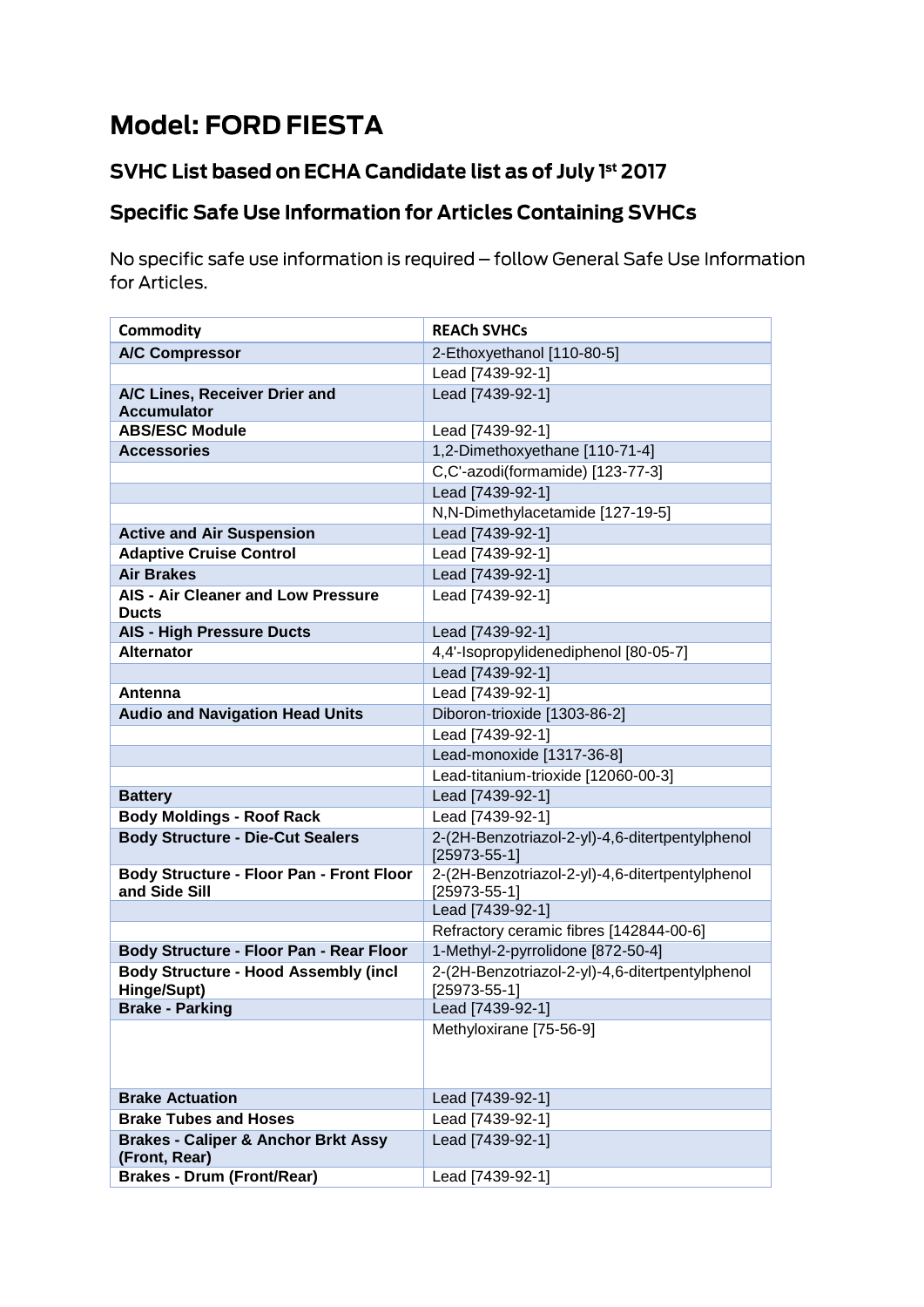| <b>Bumpers Beams (Un-Exposed) -</b>                                   | Lead [7439-92-1]                                        |
|-----------------------------------------------------------------------|---------------------------------------------------------|
| <b>Front/Rear</b>                                                     |                                                         |
| <b>CCB (IP cross car beam)</b>                                        | Lead [7439-92-1]                                        |
| <b>Clutch / DMF (Dual Mass Flywheel)</b><br><b>Console Floor/Rear</b> | Lead [7439-92-1]<br>Poly(oxy-1,2-ethanediyl), alpha-    |
|                                                                       | (isononylphenyl)-omega-hydroxy [37205-87-1]             |
| <b>Cooling Hoses &amp; Bottles</b>                                    | Lead [7439-92-1]                                        |
| <b>EDS Wiring Assembly &amp; Components</b>                           | 4,4'-Isopropylidenediphenol [80-05-7]                   |
|                                                                       | Lead [7439-92-1]                                        |
|                                                                       | Lead-monoxide [1317-36-8]                               |
| <b>EGR System (Gas/Diesel)</b>                                        | Lead [7439-92-1]                                        |
| <b>Electro/Mechanical Devices</b>                                     | Lead [7439-92-1]                                        |
| <b>Electronic Control Panel and CCH</b>                               | Lead [7439-92-1]                                        |
|                                                                       | Lead titanium zirconium oxide [12626-81-2]              |
|                                                                       | Lead-monoxide [1317-36-8]                               |
|                                                                       | N,N-Dimethylacetamide [127-19-5]                        |
| <b>Electronic Modules - Amplifiers</b>                                | Lead [7439-92-1]                                        |
| <b>Electronic Modules - Displays</b>                                  | 2-(2H-Benzotriazol-2-yl)-4,6-ditertpentylphenol         |
|                                                                       | $[25973-55-1]$                                          |
|                                                                       | Diboron-trioxide [1303-86-2]                            |
|                                                                       | Lead [7439-92-1]                                        |
|                                                                       | Lead-monoxide [1317-36-8]                               |
| <b>Electronic Modules - Headlamp</b>                                  | Lead [7439-92-1]                                        |
|                                                                       | Lead titanium zirconium oxide [12626-81-2]              |
|                                                                       | Lead-monoxide [1317-36-8]                               |
| <b>Electronic Modules - SYNC</b>                                      | Diboron-trioxide [1303-86-2]                            |
|                                                                       | Lead [7439-92-1]                                        |
|                                                                       | Lead-monoxide [1317-36-8]                               |
| <b>Engine Covers and Badges</b>                                       | Lead-titanium-trioxide [12060-00-3]<br>Lead [7439-92-1] |
| <b>Engine Sealing (Including head</b>                                 | Lead [7439-92-1]                                        |
| gaskets)                                                              |                                                         |
| <b>Evaporator and Blower Assemby (HVAC</b>                            | Lead [7439-92-1]                                        |
| Module)                                                               | Lead-monoxide [1317-36-8]                               |
|                                                                       | Lead-titanium-trioxide [12060-00-3]                     |
|                                                                       | Nonoxinol [9016-45-9]                                   |
| <b>Exhaust Cold End (Muffler &amp; Output</b>                         | Lead [7439-92-1]                                        |
| <b>Pipe Assembly)</b>                                                 |                                                         |
| <b>Exhaust Hot End (Catalytic Convertor)</b>                          | Refractory ceramic fibres [142844-00-6]                 |
| <b>Fan/Radiator Module</b>                                            | Lead [7439-92-1]                                        |
| <b>FEAD</b>                                                           | Lead [7439-92-1]                                        |
| <b>Fixed Glass</b>                                                    | Lead [7439-92-1]                                        |
| <b>Front / Rear Door Trim</b>                                         | C,C'-azodi(formamide) [123-77-3]                        |
| <b>Fuel Canister Assembly</b>                                         | Lead [7439-92-1]                                        |
| <b>Fuel Injection</b>                                                 | Imidazolidine-2-thione [96-45-7]                        |
|                                                                       | Lead [7439-92-1]                                        |
| <b>Fuel Lines</b>                                                     | Lead [7439-92-1]                                        |
|                                                                       | Lead-titanium-trioxide [12060-00-3]                     |
| <b>Fuel Tanks</b>                                                     | Lead [7439-92-1]                                        |
| <b>Headlamp / Side Marker</b>                                         | Lead [7439-92-1]                                        |
|                                                                       | Lead-monoxide [1317-36-8]                               |
| <b>Instrument Cluster</b>                                             | Lead [7439-92-1]                                        |
|                                                                       | Lead-monoxide [1317-36-8]                               |
| <b>Interior Lighting</b>                                              | 4,4'-Isopropylidenediphenol [80-05-7]                   |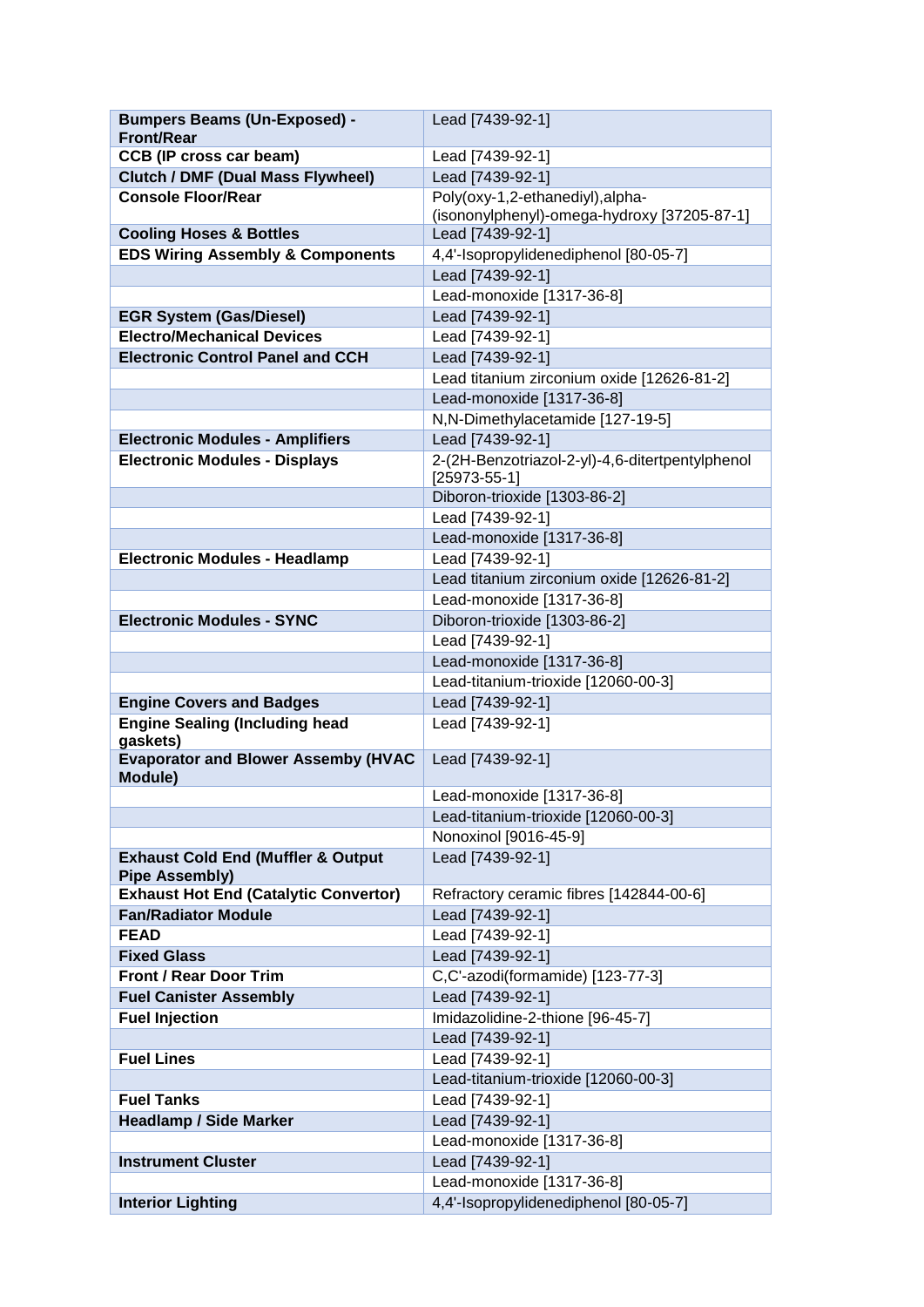|                                                                    | Lead titanium zirconium oxide [12626-81-2]                |
|--------------------------------------------------------------------|-----------------------------------------------------------|
|                                                                    | Lead-monoxide [1317-36-8]                                 |
| Latches - Hood, Decklid and Liftgate                               | Lead [7439-92-1]                                          |
| Latches                                                            |                                                           |
| Latches - Side Door/Latch Mini Module                              | Lead [7439-92-1]                                          |
| Locks                                                              | 1,2-Dimethoxyethane [110-71-4]                            |
|                                                                    | Lead [7439-92-1]                                          |
|                                                                    | Lead-monoxide [1317-36-8]                                 |
| <b>Mirrors</b>                                                     | Lead [7439-92-1]                                          |
| <b>Moonroof</b>                                                    | Lead [7439-92-1]                                          |
| <b>Park Assist</b>                                                 | Lead [7439-92-1]                                          |
|                                                                    | Lead-monoxide [1317-36-8]                                 |
| <b>PATS Transceiver</b>                                            | Lead [7439-92-1]                                          |
|                                                                    | Lead titanium zirconium oxide [12626-81-2]                |
| <b>PCV System</b>                                                  | Imidazolidine-2-thione [96-45-7]                          |
| <b>Pedal Box</b>                                                   | Dimethyl-sulphate [77-78-1]                               |
| <b>Powertrain Control Module (PCM/EEC/</b>                         | Lead [7439-92-1]                                          |
| ECM)                                                               | Lead-monoxide [1317-36-8]                                 |
| <b>PT Mounts</b>                                                   | Lead [7439-92-1]                                          |
| <b>PT Sensors</b>                                                  | Diboron-trioxide [1303-86-2]                              |
|                                                                    | Lead [7439-92-1]                                          |
| <b>Rain and Daylight Sensor</b>                                    | 1,3,5-Tris(oxiranylmethyl)-1,3,5-triazine-                |
|                                                                    | 2,4,6(1H,3H,5H)-trione [2451-62-9]                        |
|                                                                    | Lead [7439-92-1]                                          |
| <b>Restraint Electronics</b>                                       | Lead [7439-92-1]                                          |
| <b>Seat Belts (Front and Rear)</b>                                 | Disodium-octaborate [12008-41-2]                          |
|                                                                    | Lead [7439-92-1]                                          |
| <b>Seats - Foam - Cut and Sew</b>                                  | C,C'-azodi(formamide) [123-77-3]                          |
|                                                                    | Lead [7439-92-1]                                          |
|                                                                    | N,N-Dimethylacetamide [127-19-5]                          |
| Seats - JIT                                                        | C,C'-azodi(formamide) [123-77-3]                          |
|                                                                    | Disodium-octaborate [12008-41-2]                          |
|                                                                    | Lead [7439-92-1]                                          |
| <b>Seats - Structures</b>                                          | 1-Methyl-2-pyrrolidone [872-50-4]                         |
|                                                                    | Lead [7439-92-1]                                          |
| <b>Shifter Cables/Brackets - Auto</b>                              | 1-Methyl-2-pyrrolidone [872-50-4]                         |
|                                                                    | C,C'-azodi(formamide) [123-77-3]                          |
|                                                                    | Diboron-trioxide [1303-86-2]                              |
|                                                                    | Lead [7439-92-1]                                          |
| <b>Shock Absorbers</b>                                             | Lead [7439-92-1]                                          |
| <b>Side and Rear Vision (BLIS)</b>                                 | Lead [7439-92-1]                                          |
|                                                                    | Lead-titanium-trioxide [12060-00-3]                       |
| <b>Steering Column</b>                                             | 1-Methyl-2-pyrrolidone [872-50-4]                         |
|                                                                    | 2-ethylhexyl 10-ethyl-4,4-dioctyl-7-oxo-8-oxa-            |
|                                                                    | 3,5-dithia-4-stannatetradecanoate [15571-58-1]            |
|                                                                    | Lead [7439-92-1]                                          |
| <b>Steering Gear and Linkage</b>                                   | Imidazolidine-2-thione [96-45-7]                          |
|                                                                    | Lead [7439-92-1]                                          |
| <b>Steering Wheel, Drive Air Bag</b>                               | Lead [7439-92-1]                                          |
| <b>Suspension Link Components</b><br><b>Switches - General Use</b> | Lead [7439-92-1]                                          |
|                                                                    | Lead [7439-92-1]                                          |
| <b>Switches - Headlamp. Window &amp; Door</b>                      | 4,4'-Isopropylidenediphenol [80-05-7]<br>Lead [7439-92-1] |
|                                                                    |                                                           |